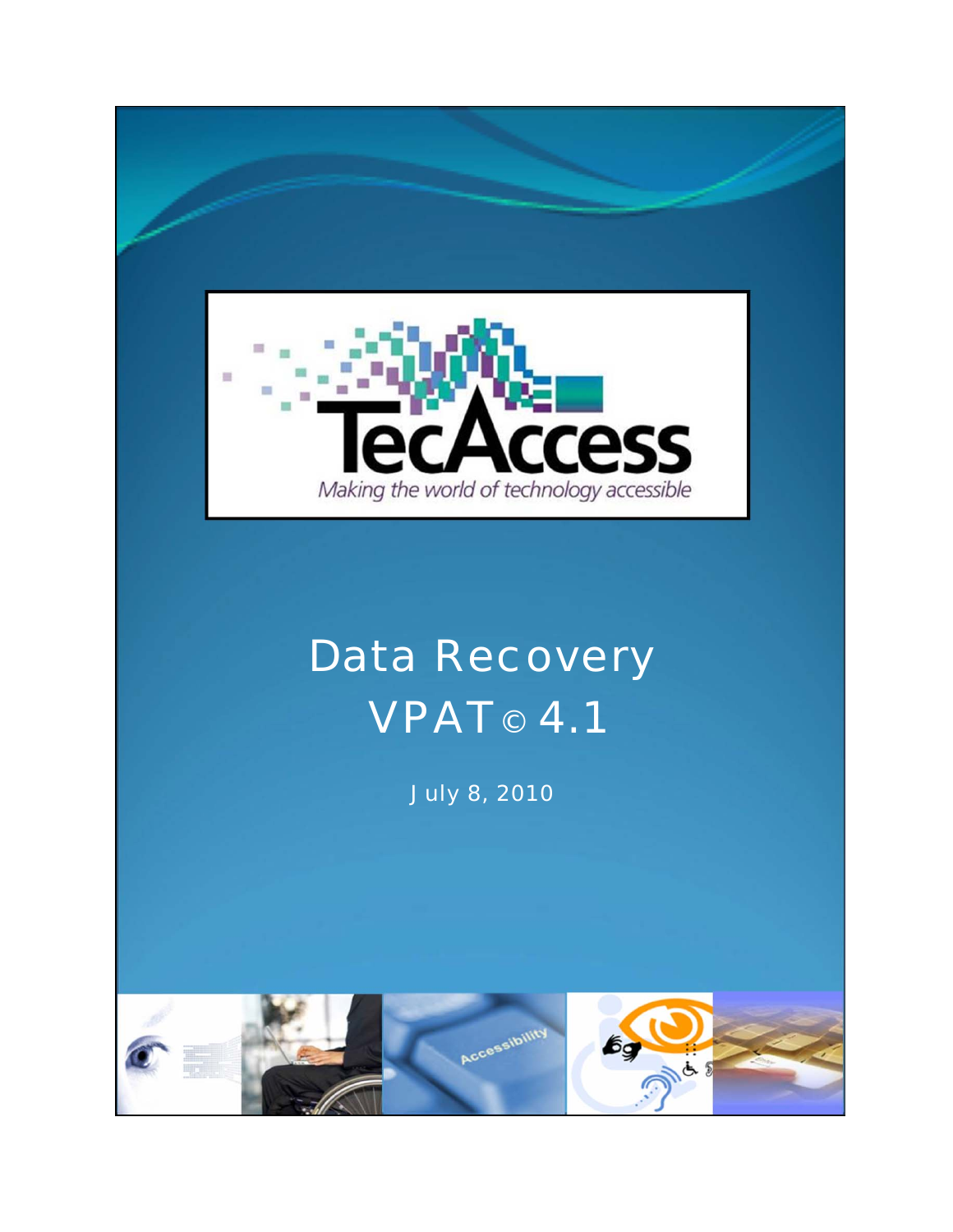I



## **VPAT**®

Since the VPAT must be comprehensive, all Section 508 issues on all pages must be corrected to sustain compliance.

**Summary of Voluntary Product Accessibility Template** 

| <b>Criteria</b>                                                          | <b>Supporting Features</b>  | <b>Remarks &amp; Explanations</b>                              |
|--------------------------------------------------------------------------|-----------------------------|----------------------------------------------------------------|
| Section 1194.21 Software<br><b>Applications and Operating</b><br>Systems | Supports with<br>Exceptions | Please refer to the attached 1194.21<br>VPAT.                  |
| Section 1194.22 Web-based<br>Internet Information and<br>Applications    | Not Applicable              |                                                                |
| Section 1194.23<br><b>Telecommunications Products</b>                    | Not Applicable              |                                                                |
| Section 1194.24 Video and<br><b>Multimedia Products</b>                  | Not Applicable              |                                                                |
| Section 1194.25 Self-<br>contained, Closed Products                      | Not Applicable              |                                                                |
| Section 1194.26 Desktop and<br><b>Portable Computers</b>                 | Not Applicable              |                                                                |
| Section 1194.31 Functional<br>Performance Criteria                       | Supports with<br>Exceptions | Please reference the attached<br>1194.21 and 1194.31 sections. |
| Section 1194.41 Information,<br>Documentation and Support                | Supports                    | Please reference the attached<br>1194.41 section.              |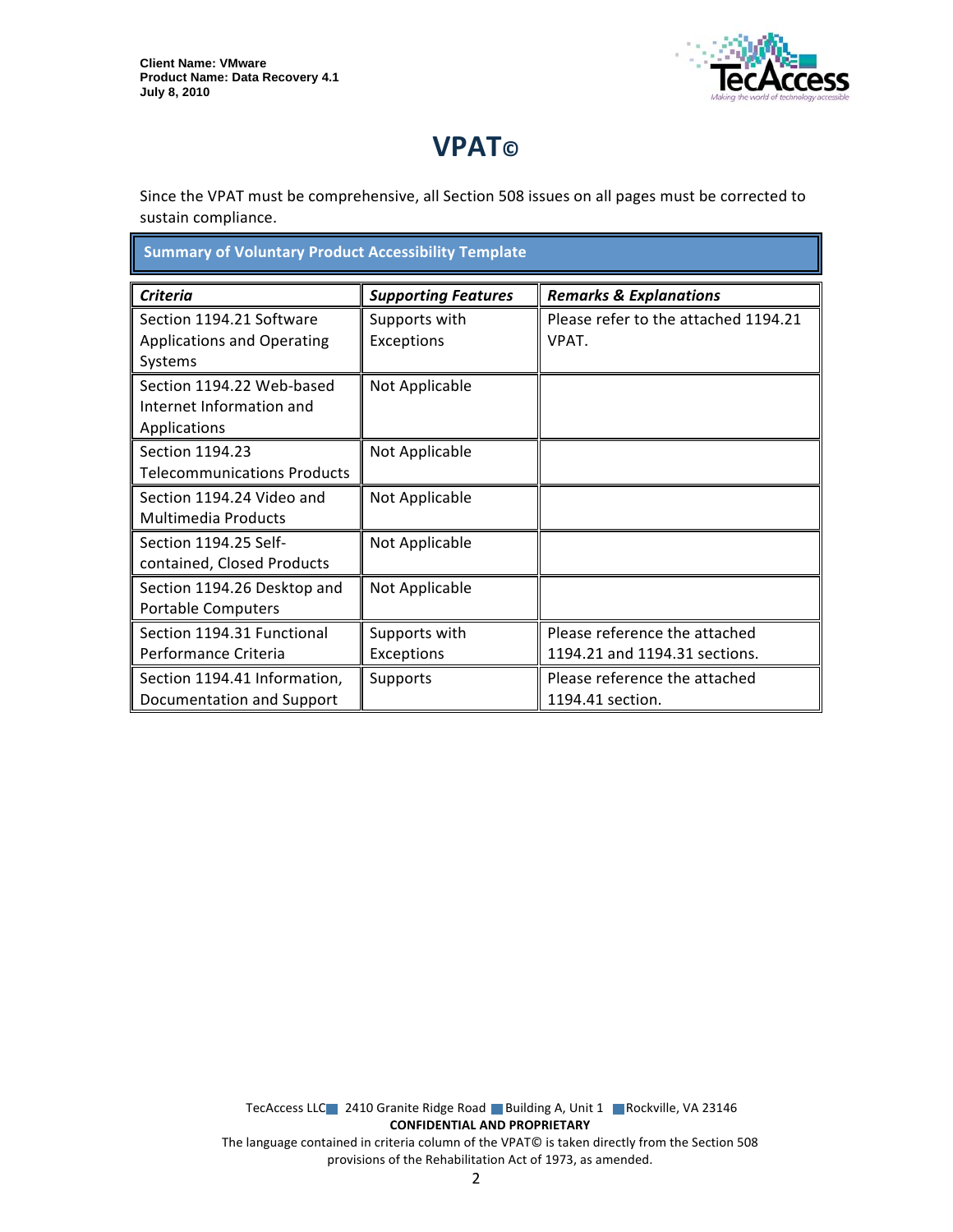

#### **Supporting Features (Second Column on VPAT)**

| Supports                                                            | Use this language when you determine the product<br>fully meets the letter and intent of the Criteria.                                                                                                                                                                                                                                              |
|---------------------------------------------------------------------|-----------------------------------------------------------------------------------------------------------------------------------------------------------------------------------------------------------------------------------------------------------------------------------------------------------------------------------------------------|
| Supports with Exceptions                                            | Use this language when you determine the product<br>does not fully meet the letter and intent of the<br>Criteria, but provides some level of access relative to<br>the Criteria.                                                                                                                                                                    |
| Supports through Equivalent<br>Facilitation                         | Use this language when you have identified an<br>alternate way to meet the intent of the Criteria or<br>when the product does not fully meet the intent of<br>the Criteria.                                                                                                                                                                         |
| Supports when Combined with<br>Compatible AT                        | Use this language when you determine the product<br>fully meets the letter and intent of the Criteria when<br>used in combination with Compatible Assistive<br>Technology ("AT"). For example, many software<br>programs can provide speech output when combined<br>with a compatible screen reader (commonly used AT<br>for people who are blind). |
| Does Not Support                                                    | Use this language when you determine the product<br>does not meet the letter or intent of the Criteria.                                                                                                                                                                                                                                             |
| Not Applicable                                                      | Use this language when you determine the Criteria<br>does not apply to the specific product.                                                                                                                                                                                                                                                        |
| Not Applicable - Fundamental<br><b>Alteration Exception Applies</b> | language when you determine<br>Use.<br>this<br>a<br>Fundamental Alteration of the product would be<br>required to meet the Criteria (see the access board's<br>definition of "fundamental<br>standards<br>for<br>the<br>alteration").                                                                                                               |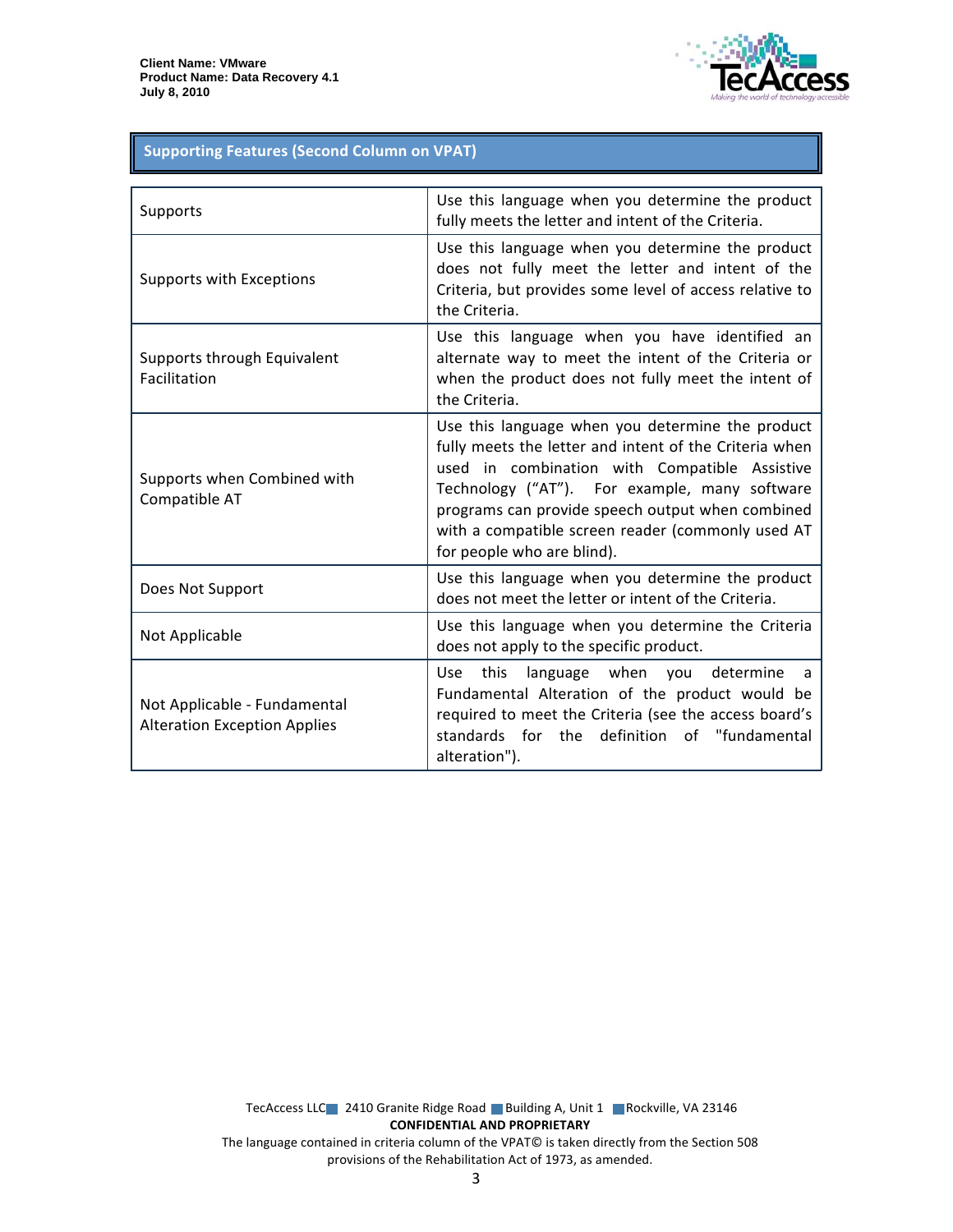

| 1194.21 Software Applications and Operating Systems                                                                                                                                                                                                                                                                                                                                                                                                                                                                                                                                               |                                         |                                                                                                                                                                                                                                                                                        |
|---------------------------------------------------------------------------------------------------------------------------------------------------------------------------------------------------------------------------------------------------------------------------------------------------------------------------------------------------------------------------------------------------------------------------------------------------------------------------------------------------------------------------------------------------------------------------------------------------|-----------------------------------------|----------------------------------------------------------------------------------------------------------------------------------------------------------------------------------------------------------------------------------------------------------------------------------------|
| जारदााप                                                                                                                                                                                                                                                                                                                                                                                                                                                                                                                                                                                           | <del>วนpportmy</del><br><b>Features</b> | <del>nemurns &amp; Explumations</del>                                                                                                                                                                                                                                                  |
| (a) When software is designed to run<br>on a system that has a keyboard,<br>product functions shall be executable<br>from a keyboard where the function<br>itself or the result of performing a<br>function can be discerned textually.                                                                                                                                                                                                                                                                                                                                                           | Supports                                | The Windows based GUI accessed<br>through the VMware vSphere client<br>4.1 allows for increased amount<br>keyboard accessibility. Buttons in the<br>main interface can be reached via the<br>tab key, menus can be activated and<br>chosen, and items can be used via the<br>keyboard. |
| (b) Applications shall not disrupt or<br>disable activated features of other<br>products that are identified as<br>accessibility features, where those<br>features are developed and<br>documented according to industry<br>standards. Applications also shall not<br>disrupt or disable activated features of<br>any operating system that are<br>identified as accessibility features<br>where the application programming<br>interface for those accessibility features<br>has been documented by the<br>manufacturer of the operating system<br>and is available to the product<br>developer. | Supports                                | Virtual Infrastructure Data Recovery<br>does not interrupt or disable AT<br>features.                                                                                                                                                                                                  |
| (c) A well-defined on-screen dictation<br>of the current focus shall be provided<br>that moves among interactive interface<br>elements as the input focus changes.<br>The focus shall be programmatically<br>exposed so that Assistive Technology<br>can track focus and focus changes.                                                                                                                                                                                                                                                                                                           | Supports                                | AT can track focus changes and<br>determine what interactive interface<br>element has the current focus. Focus<br>can also be tracked visually in many<br>cases.                                                                                                                       |
| (d) Sufficient information about a user<br>interface element including the<br>identity, operation and state of the<br>element shall be available to Assistive<br>Technology. When an image represents<br>a program element, the information<br>conveyed by the image must also be<br>available in text.                                                                                                                                                                                                                                                                                           | Supports                                | Controls have sufficient information<br>for identifying them including name,<br>role, state and value information<br>provided through Microsoft Active<br>Accessibility (MSAA).                                                                                                        |

1194.21 Software Applications and Operating Systems

### TecAccess LLC 2410 Granite Ridge Road Building A, Unit 1 Rockville, VA 23146 **CONFIDENTIAL AND PROPRIETARY**

The language contained in criteria column of the VPAT© is taken directly from the Section 508 provisions of the Rehabilitation Act of 1973, as amended.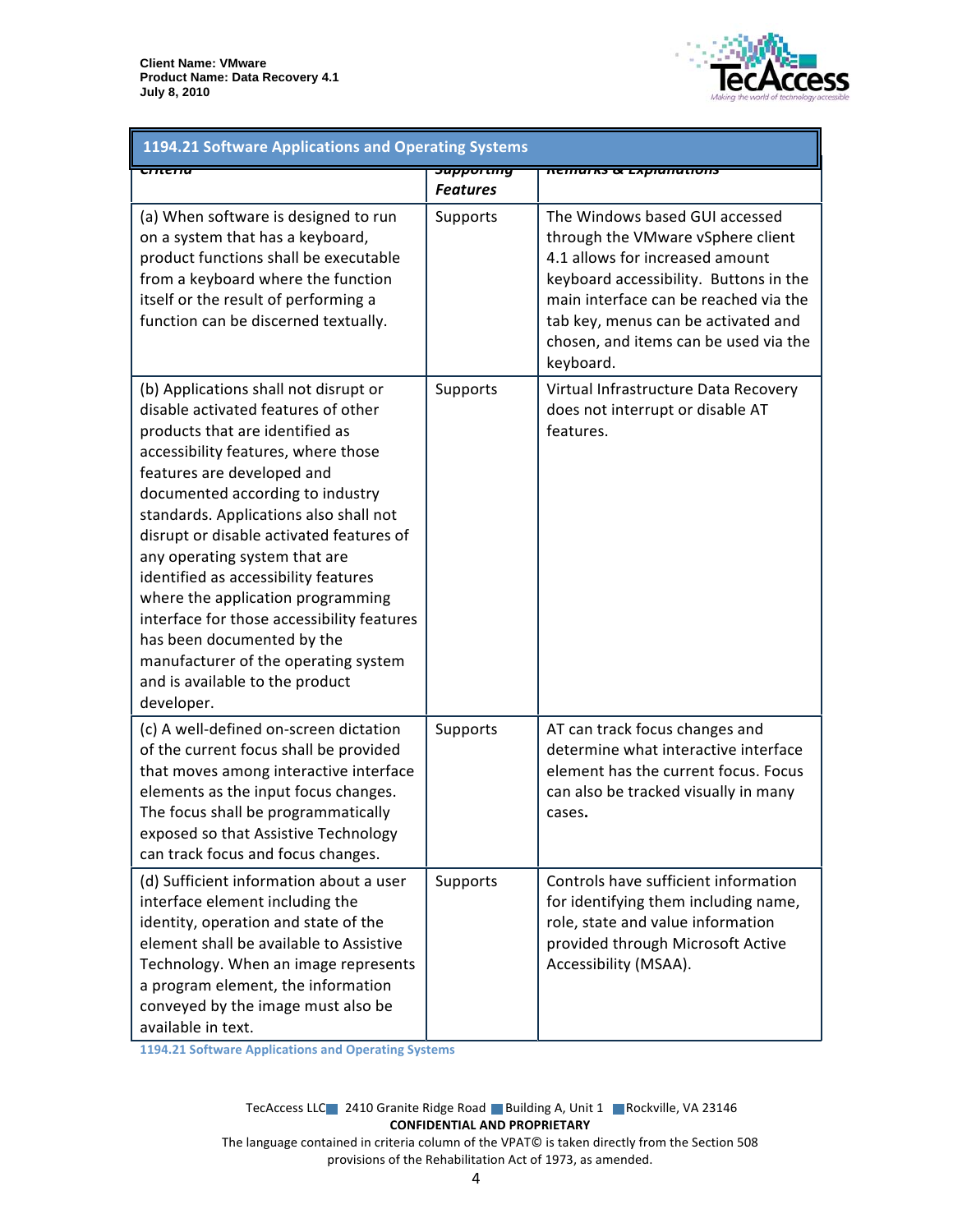

| 1194.21 Software Applications and Operating Systems, continued                                                                                                                                                                            |                                         |                                                                                                                                            |
|-------------------------------------------------------------------------------------------------------------------------------------------------------------------------------------------------------------------------------------------|-----------------------------------------|--------------------------------------------------------------------------------------------------------------------------------------------|
| जाप्ताप                                                                                                                                                                                                                                   | <del>วนpportmy</del><br><b>Features</b> | nemarks <del>&amp; Explanations</del>                                                                                                      |
| (e) When bitmap images are used to<br>identify controls, status indicators, or<br>other programmatic elements, the<br>meaning assigned to those images shall<br>be consistent throughout an<br>application's performance.                 | Supports                                | Image meaning is consistent.                                                                                                               |
| (f) Textual information shall be<br>provided through operating system<br>functions for displaying text. The<br>minimum information that shall be<br>made available is text content, text<br>input caret location, and text<br>attributes. | Supports                                | Text is available through the<br>operating system and AT can read it.                                                                      |
| (g) Applications shall not override user<br>selected contrast and color selections<br>and other individual display attributes.                                                                                                            | Supports<br>with<br>Exceptions          | Data Recovery does honor or extend<br>all Windows high contrast but not<br>large font settings.                                            |
|                                                                                                                                                                                                                                           |                                         | Fonts can be enlarged with AT.                                                                                                             |
| (h) When animation is displayed, the<br>information shall be displayable in at<br>least one non-animated presentation<br>mode at the option of the user.                                                                                  | <b>Not</b><br>Applicable                | Animation is not used.                                                                                                                     |
| (i) Color coding shall not be used as the<br>only means of conveying information,<br>indicating an action, prompting a<br>response, or distinguishing a visual<br>element.                                                                | Supports                                | Color is not used as the sole means of<br>conveying important information.                                                                 |
| (i) When a product permits a user to<br>adjust color and contrast settings, a<br>variety of color selections capable of<br>producing a range of contrast levels<br>shall be provided.                                                     | <b>Not</b><br>Applicable                | The Windows based GUI accessed<br>through the VMWare vSphere client<br>4.1 does not permit a user to adjust<br>color or contrast settings. |
| (k) Software shall not use flashing or<br>blinking text, objects, or other<br>elements having a flash or blink<br>frequency greater than 2 Hz and lower<br>than 55 Hz.                                                                    | Supports                                | Blinking and flashing does not occur<br>in the prohibited range.                                                                           |

1194.21 Software Applications and Operating Systems, continued

### TecAccess LLC 2410 Granite Ridge Road Building A, Unit 1 Rockville, VA 23146 **CONFIDENTIAL AND PROPRIETARY**

The language contained in criteria column of the VPAT© is taken directly from the Section 508 provisions of the Rehabilitation Act of 1973, as amended.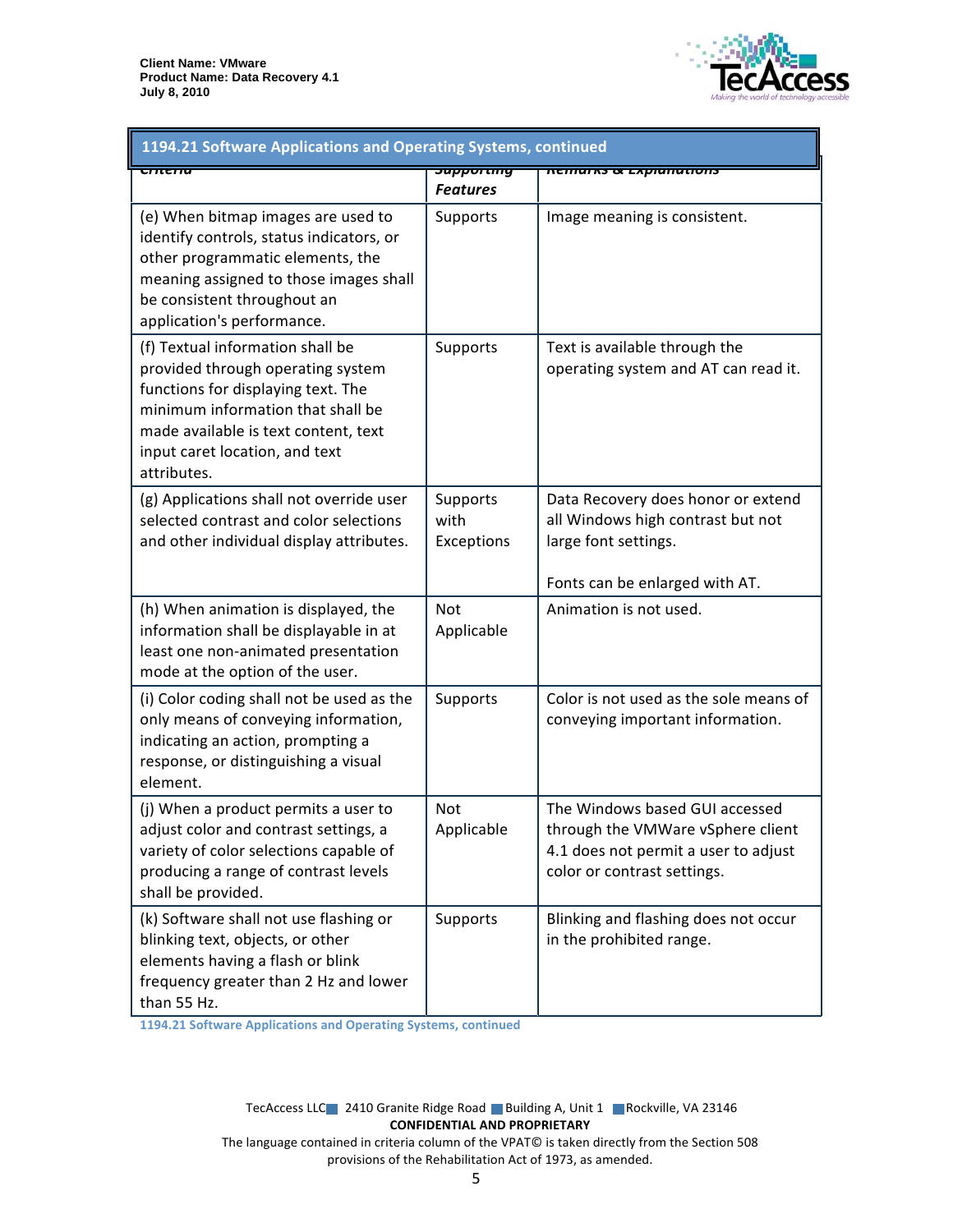

| 1194.21 Software Applications and Operating Systems, continued                                                                                                                                                                                                   |                                     |                                                                                                                                                                                 |
|------------------------------------------------------------------------------------------------------------------------------------------------------------------------------------------------------------------------------------------------------------------|-------------------------------------|---------------------------------------------------------------------------------------------------------------------------------------------------------------------------------|
| प्तारशाव                                                                                                                                                                                                                                                         | <b>Эиррогипц</b><br><b>Features</b> | Remarks & Explanations                                                                                                                                                          |
| (I) When electronic forms are used, the<br>form shall allow people using Assistive<br>Technology to access the information,<br>field elements, and functionality<br>required for completion and<br>submission of the form, including all<br>directions and cues. | Supports                            | Controls have sufficient information<br>for identifying them including name,<br>role, state and value information<br>provided through Microsoft Active<br>Accessibility (MSAA). |

1194.21 Software Applications and Operating Systems, continued

TecAccess LLC 2410 Granite Ridge Road Building A, Unit 1 Rockville, VA 23146 **CONFIDENTIAL AND PROPRIETARY** The language contained in criteria column of the VPAT© is taken directly from the Section 508 provisions of the Rehabilitation Act of 1973, as amended.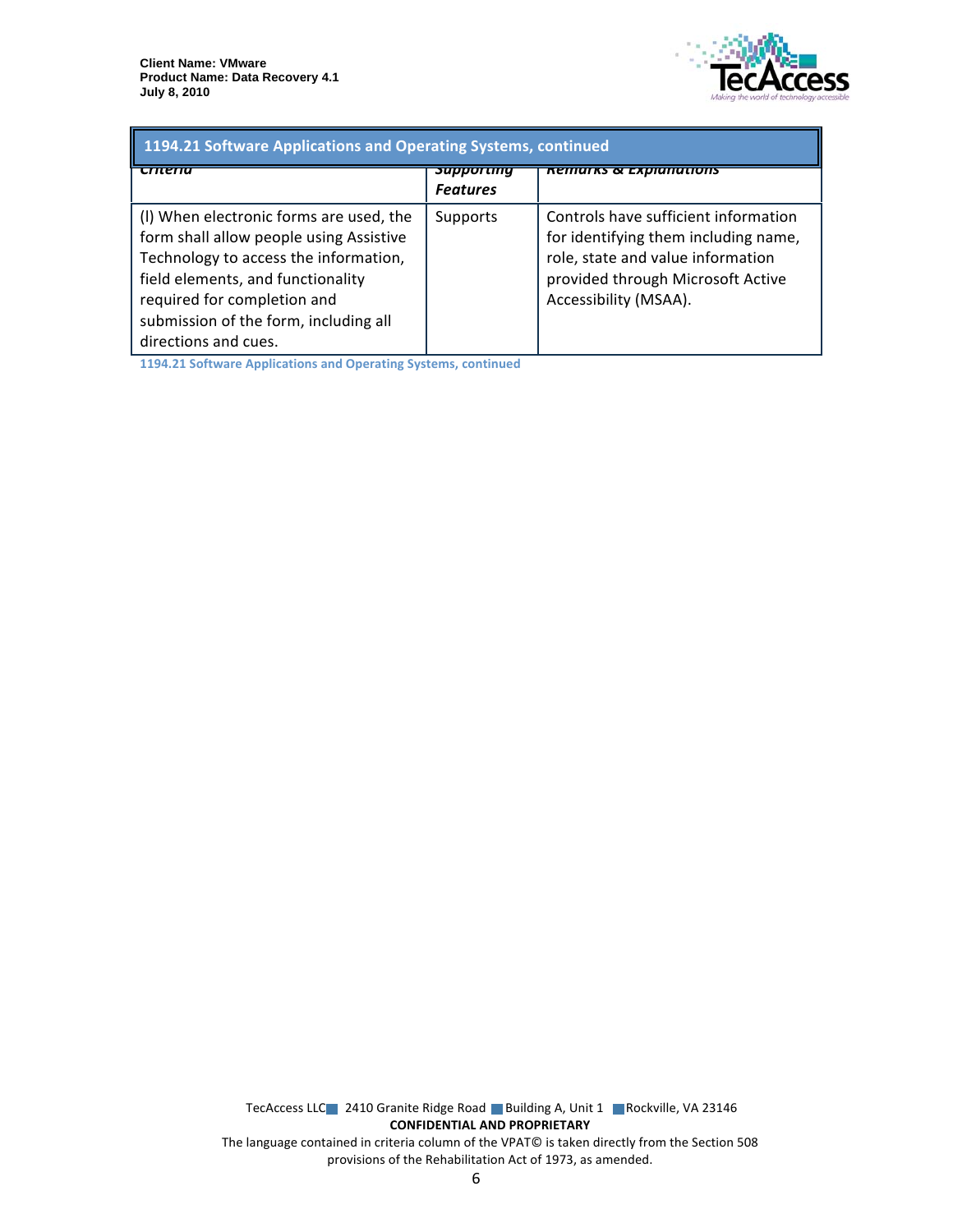**Client Name: VMware** Product Name: Data Recovery 4.1 July 8, 2010



1194.31 Functional Performance Criteria

TecAccess LLC 2410 Granite Ridge Road Building A, Unit 1 Rockville, VA 23146 **CONFIDENTIAL AND PROPRIETARY** The language contained in criteria column of the VPAT© is taken directly from the Section 508 provisions of the Rehabilitation Act of 1973, as amended.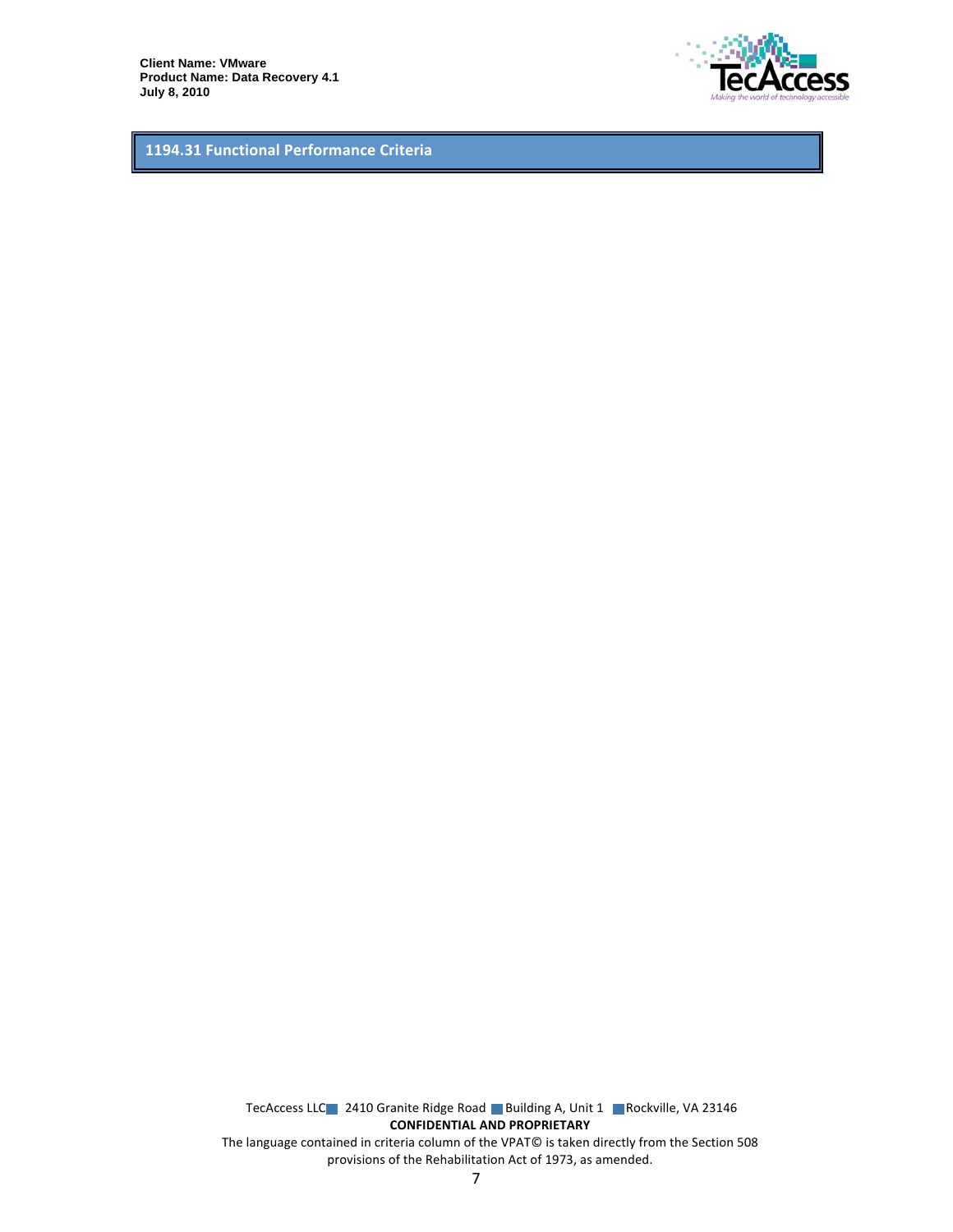

| 1194.41 Information, Documentation and Support                                                                                                                                                                                                                                                                                   |                                      |                                                                                                                                                                           |
|----------------------------------------------------------------------------------------------------------------------------------------------------------------------------------------------------------------------------------------------------------------------------------------------------------------------------------|--------------------------------------|---------------------------------------------------------------------------------------------------------------------------------------------------------------------------|
| <b>Criteria</b>                                                                                                                                                                                                                                                                                                                  | <b>Supporting</b><br><b>Features</b> | <b>Remarks &amp; Explanations</b>                                                                                                                                         |
| (a) At least one mode of operation and<br>information retrieval that does not require<br>user vision shall be provided, or support for<br>assistive technology used by people who<br>are blind or visually impaired shall be<br>provided.                                                                                        | Supports                             | Virtual Infrastructure - Data<br>Recovery appears to have full<br>support for screen reader AT. Please<br>reference the included 1194.21<br>section for specific details. |
| (b) At least one mode of operation and<br>information retrieval that does not require<br>visual acuity greater than 20/70 shall be<br>provided in audio and enlarged print output<br>working together or independently, or<br>support for assistive technology used by<br>people who are visually impaired shall be<br>provided. | Supports                             | Screen magnifiers do work with<br>Virtual Infrastructure - Data<br>Recovery.<br>Please reference the included<br>1194.21 section for specific details.                    |
| (c) At least one mode of operation and<br>information retrieval that does not require<br>user hearing shall be provided, or support<br>for assistive technology used by people who<br>are deaf or hard of hearing shall be<br>provided.                                                                                          | Supports                             | Hearing is not required.                                                                                                                                                  |
| (d) Where audio information is important<br>for the use of a product, at least one mode<br>of operation and information retrieval shall<br>be provided in an enhanced auditory<br>fashion, or support for assistive hearing<br>devices shall be provided.                                                                        | Not<br>Applicable                    | Audio is not present.                                                                                                                                                     |
| (e) At least one mode of operation and<br>information retrieval that does not require<br>user speech shall be provided, or support<br>for assistive technology used by people with<br>disabilities shall be provided.                                                                                                            | Supports                             | User speech is not required.                                                                                                                                              |
| (f) At least one mode of operation and<br>information retrieval that does not require<br>fine motor control or simultaneous actions<br>and that is operable with limited reach and<br>strength shall be provided.                                                                                                                | Supports                             | Please refer to 1194.21 for details.                                                                                                                                      |

TecAccess LLC 2410 Granite Ridge Road Building A, Unit 1 Rockville, VA 23146 **CONFIDENTIAL AND PROPRIETARY** 

The language contained in criteria column of the VPAT© is taken directly from the Section 508 provisions of the Rehabilitation Act of 1973, as amended.